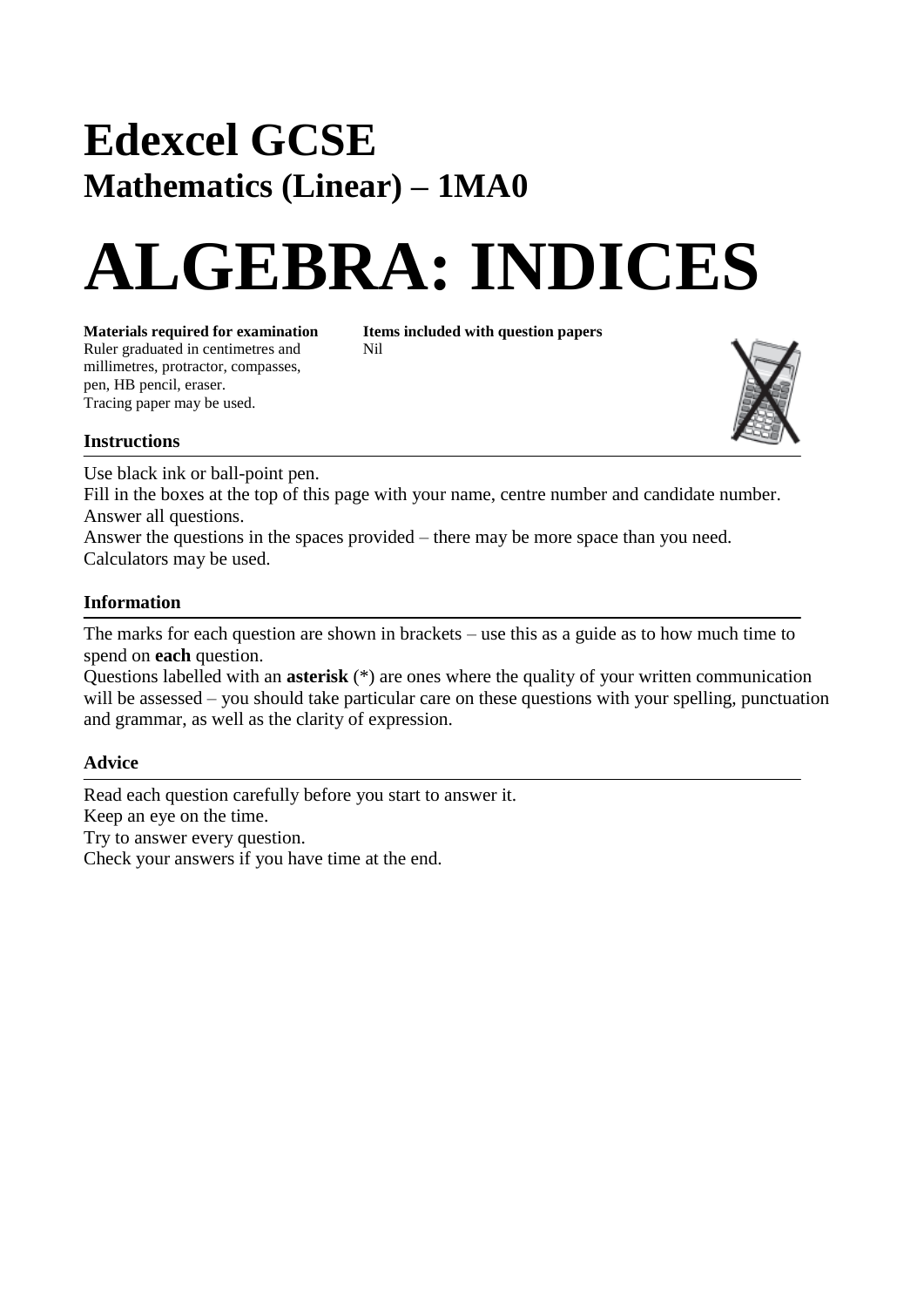| 1. | (a) | $m^3 \times m^6$<br>Simplify     |             |
|----|-----|----------------------------------|-------------|
|    |     |                                  | (1)         |
|    | (b) | $\frac{p^8}{p^2}$<br>Simplify    |             |
|    |     |                                  | (1)         |
|    | (c) | $(2n^3)^4$<br>Simplify           |             |
|    |     |                                  | (2)         |
|    |     |                                  | $(4$ marks) |
| 2. | (a) | Simplify $m^6 \times m^7$        | (1)         |
|    |     |                                  |             |
|    | (b) | Simplify $x^0$                   | (1)         |
|    |     |                                  |             |
|    | (c) | Simplify $(16y^6)^{\frac{1}{2}}$ | (2)         |
|    |     |                                  |             |
|    |     |                                  | (4 marks)   |
| 3. | (a) | Simplify $m^5 \div m^3$          |             |
|    |     |                                  |             |
|    | (b) | Simplify $5x^4y^3 \times x^2y$   | (1)         |
|    |     |                                  |             |
|    |     |                                  | (2)         |
|    |     |                                  | $(3$ marks) |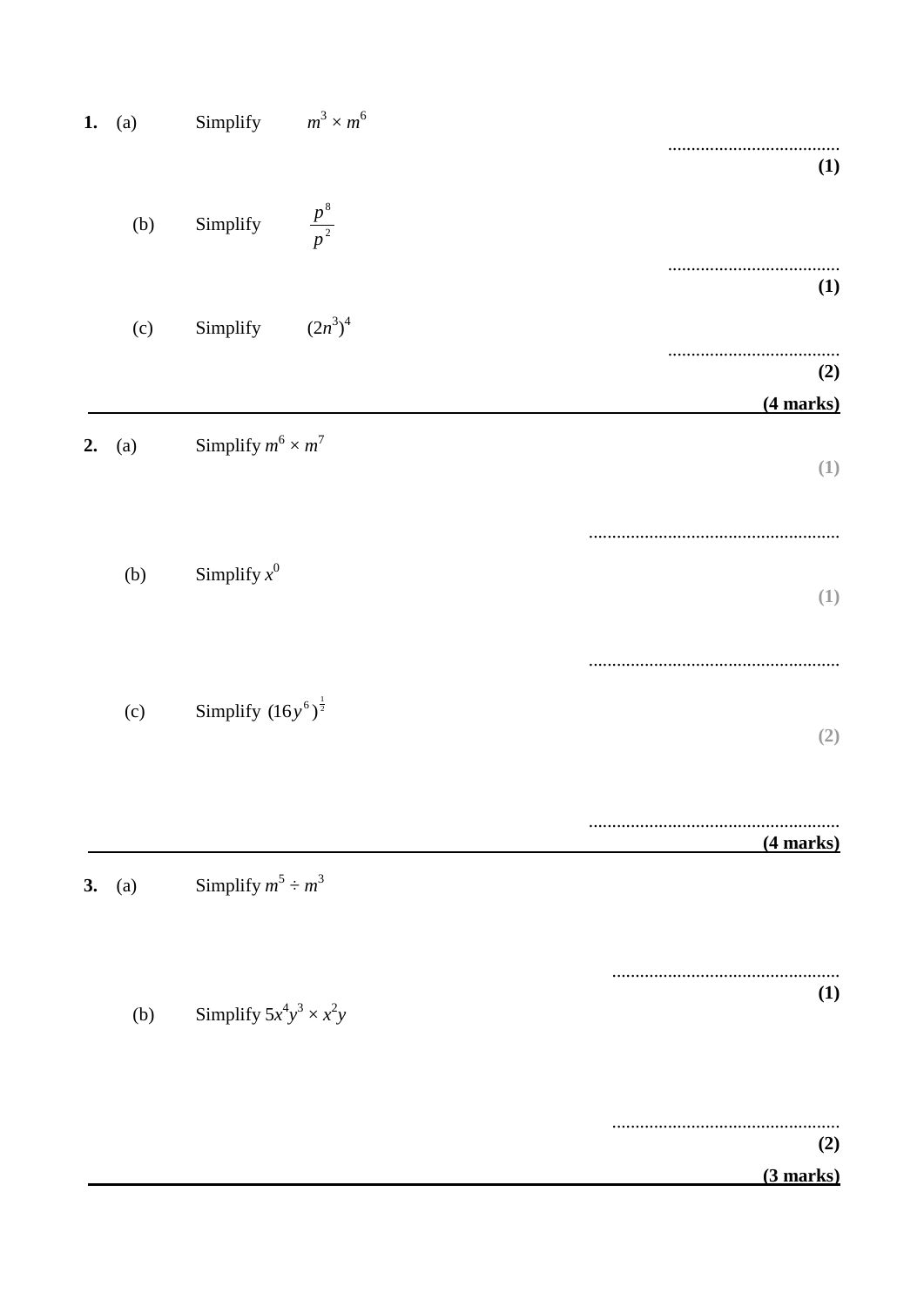| $a^4 \times a^5$<br>$(a)$ Simplify<br>4. |                                                  |             |
|------------------------------------------|--------------------------------------------------|-------------|
|                                          | $\frac{45e^6f^8}{5ef^2}$<br>Simplify<br>(b)      | (1)         |
|                                          | Write down the value of $9^{\frac{1}{2}}$<br>(c) | (2)         |
|                                          |                                                  | (1)         |
|                                          |                                                  | $(4$ marks) |
|                                          | $m^2 \times m^4$<br>5. (a) Simplify              |             |
|                                          | (b) Simplify $y^7 \div y^5$                      | (1)         |
|                                          |                                                  | (1)         |
|                                          | Simplify $(m^3)^5$<br>(c)                        |             |
|                                          |                                                  | (2)         |
|                                          |                                                  | $(4$ marks) |
| 6.                                       | Simplify fully<br>(a) $p^2 \times p^7$           |             |
|                                          |                                                  |             |
|                                          | (b) $\frac{3q^4 \times 2q^5}{q^3}$               |             |
|                                          | (c) $(2xy^3)^5$                                  |             |
|                                          |                                                  |             |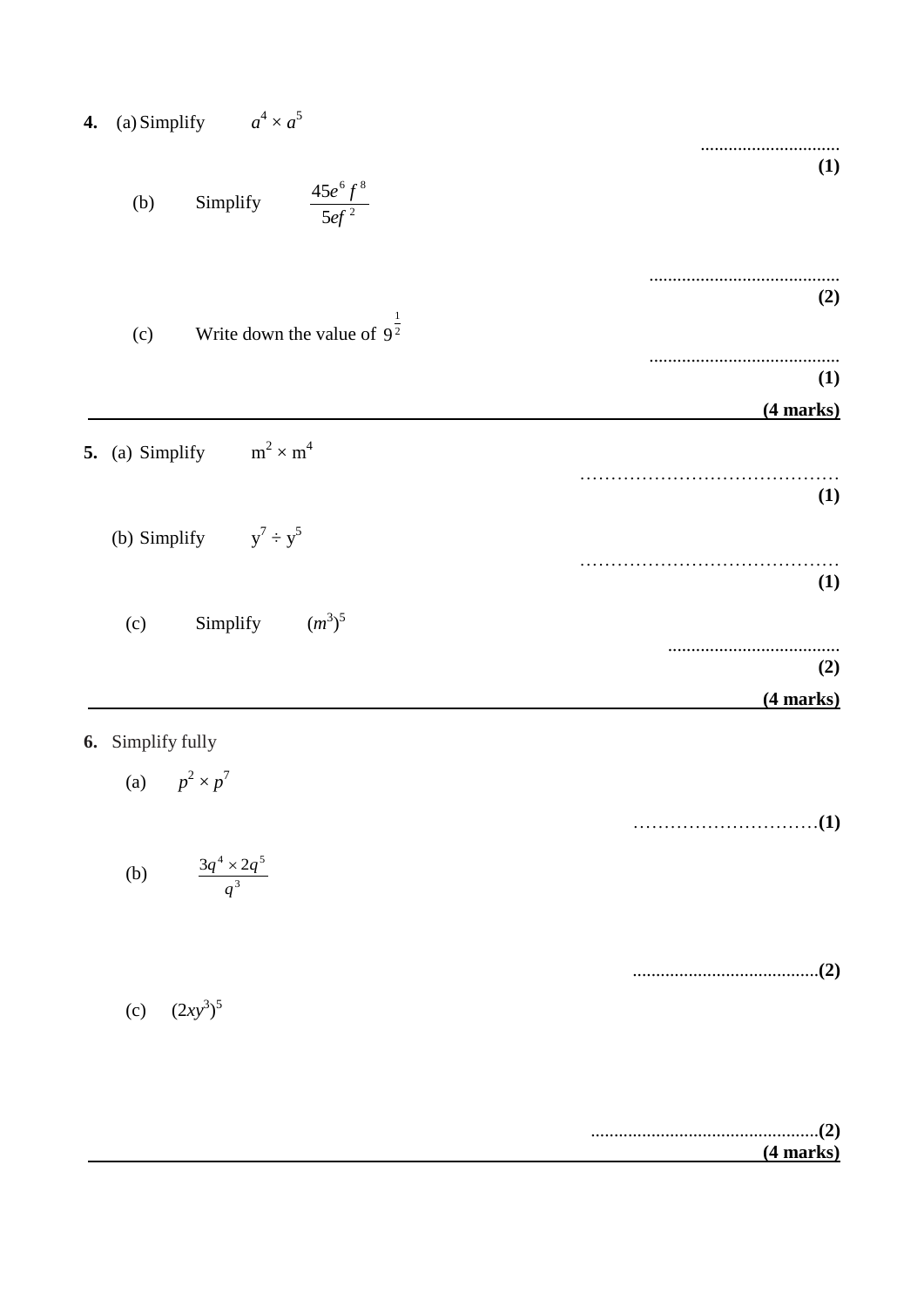|    | 7. (a) Simplify          | $15y^6 \div 3y^2$                          |                           |  |  |
|----|--------------------------|--------------------------------------------|---------------------------|--|--|
|    | (b)                      | $7wx^2 \times 3w^3x$<br>Simplify           | (2)                       |  |  |
|    |                          |                                            | (2)                       |  |  |
|    |                          |                                            | $(4$ marks)               |  |  |
|    | 8. Work out the value of |                                            |                           |  |  |
|    | (a)                      | $(2^2)^3$                                  |                           |  |  |
|    |                          |                                            | (1)                       |  |  |
|    | (b)                      | $(\sqrt{3})^2$                             |                           |  |  |
|    | (c)                      | $\sqrt{2^4 \times 9}$                      | <b>(1)</b>                |  |  |
|    | (d)                      | $4^{-2}$                                   | (2)                       |  |  |
|    |                          |                                            |                           |  |  |
|    |                          |                                            | <b>(1)</b><br>$(5$ marks) |  |  |
| 9. | (a)                      | Write down the value of $49^{\frac{1}{2}}$ |                           |  |  |
|    |                          |                                            | <br>(1)                   |  |  |
|    | (b)                      | Simplify                                   |                           |  |  |
|    |                          | (i) $\frac{x^6}{x^2}$                      |                           |  |  |
|    |                          |                                            |                           |  |  |
|    |                          |                                            |                           |  |  |
|    |                          | (ii) $(y^4)^3$                             |                           |  |  |
|    |                          |                                            | (2)                       |  |  |
|    |                          |                                            | $(3$ marks)               |  |  |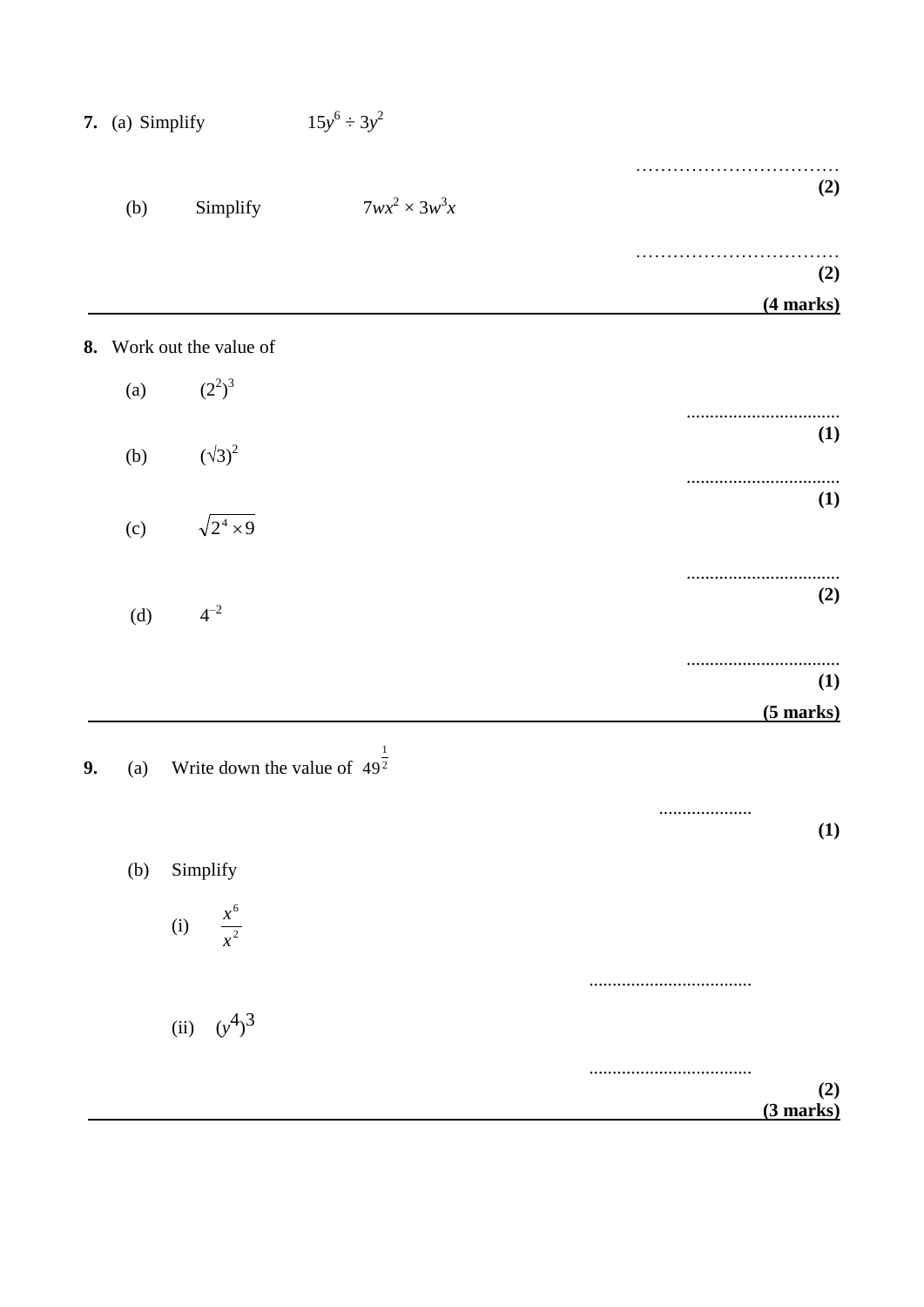**10.** Simplify 
$$
\frac{15a^3 b^7}{3a^2 b^3}
$$

……………  **(2 marks) 11.**  $7^5 \times 7^6 = 7^3 \times 7^k$ Find the value of *k*. *k* = ……………  **(2 marks) 12.** (a) Simplify  $p^3 \times p^2$ ................................. **(1)** (b) Simplify ................................. **(2) (3 marks) 13.** Find the value of (i) ……………………………  $(ii) 3^{-2}$ ……………………………  **(2 marks)** 2  $3 \times a^4$ *q*  $q^3 \times q^4 \times q$ 2  $36^{\frac{1}{2}}$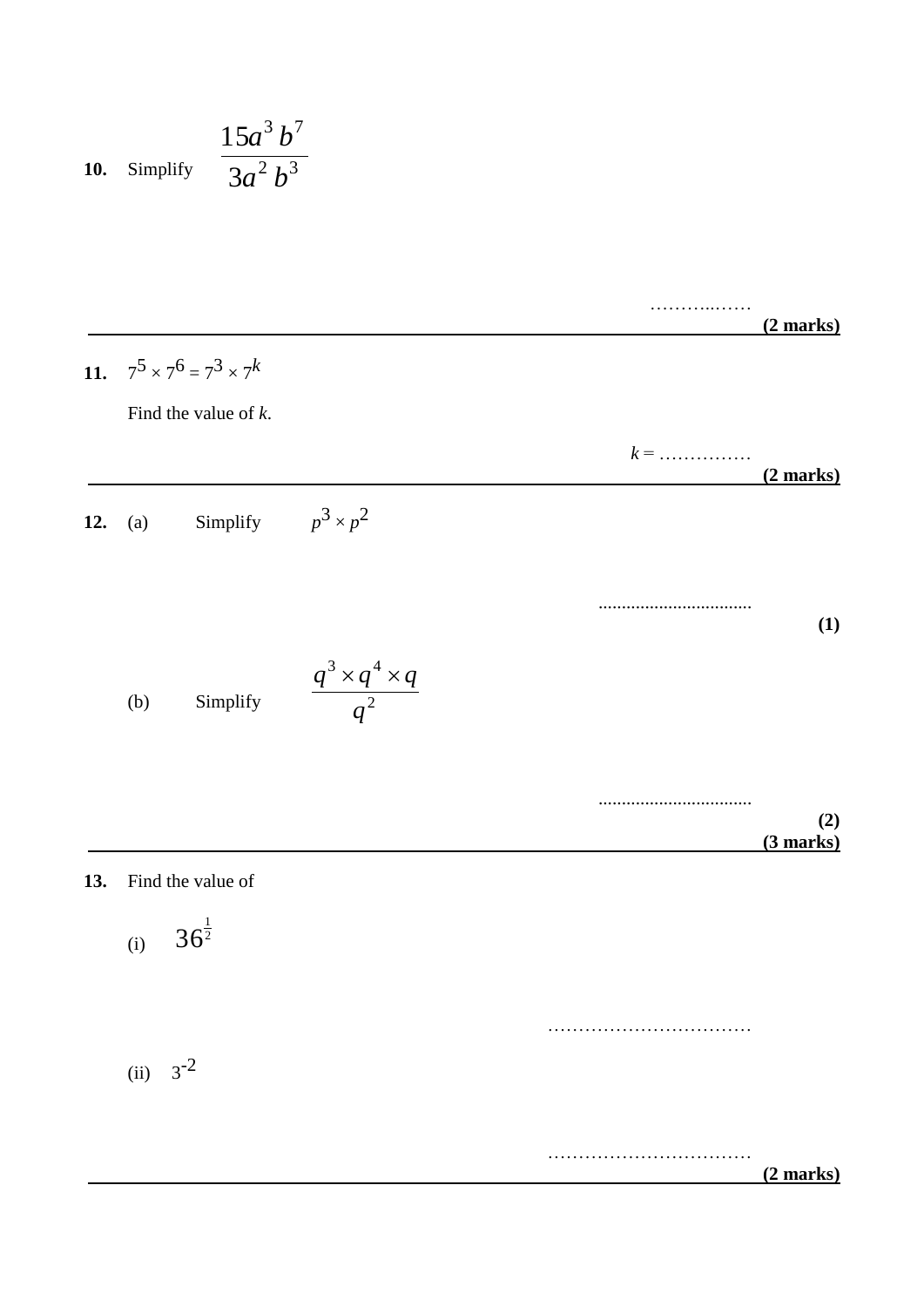**14.** (a) Write as a power of 7

$$
(i) \qquad 7^8 \div 7^3
$$

(ii) 
$$
\frac{7^2 \times 7^3}{7}
$$

...................... **(3)**

......................

### (b) Write down the reciprocal of 2

|     |     |                        | (1)<br>$(4$ marks) |
|-----|-----|------------------------|--------------------|
| 15. | (a) | Simplify               |                    |
|     |     | $12y^3 \div 3y^5$      |                    |
|     |     |                        | (2)                |
|     | (b) | Simplify               |                    |
|     |     | $2w^3x^2 \times 3w^4x$ |                    |
|     |     |                        | (2)<br>$(4$ marks) |
| 16. | (a) | Work out the value of  |                    |
|     |     | (i) $4^2$              |                    |
|     |     |                        |                    |
|     |     | $\sqrt{64}$<br>(ii)    |                    |
|     |     |                        |                    |
|     |     | (iii) $3 \times 2^3$   |                    |
|     |     |                        | .<br>$(3$ marks)   |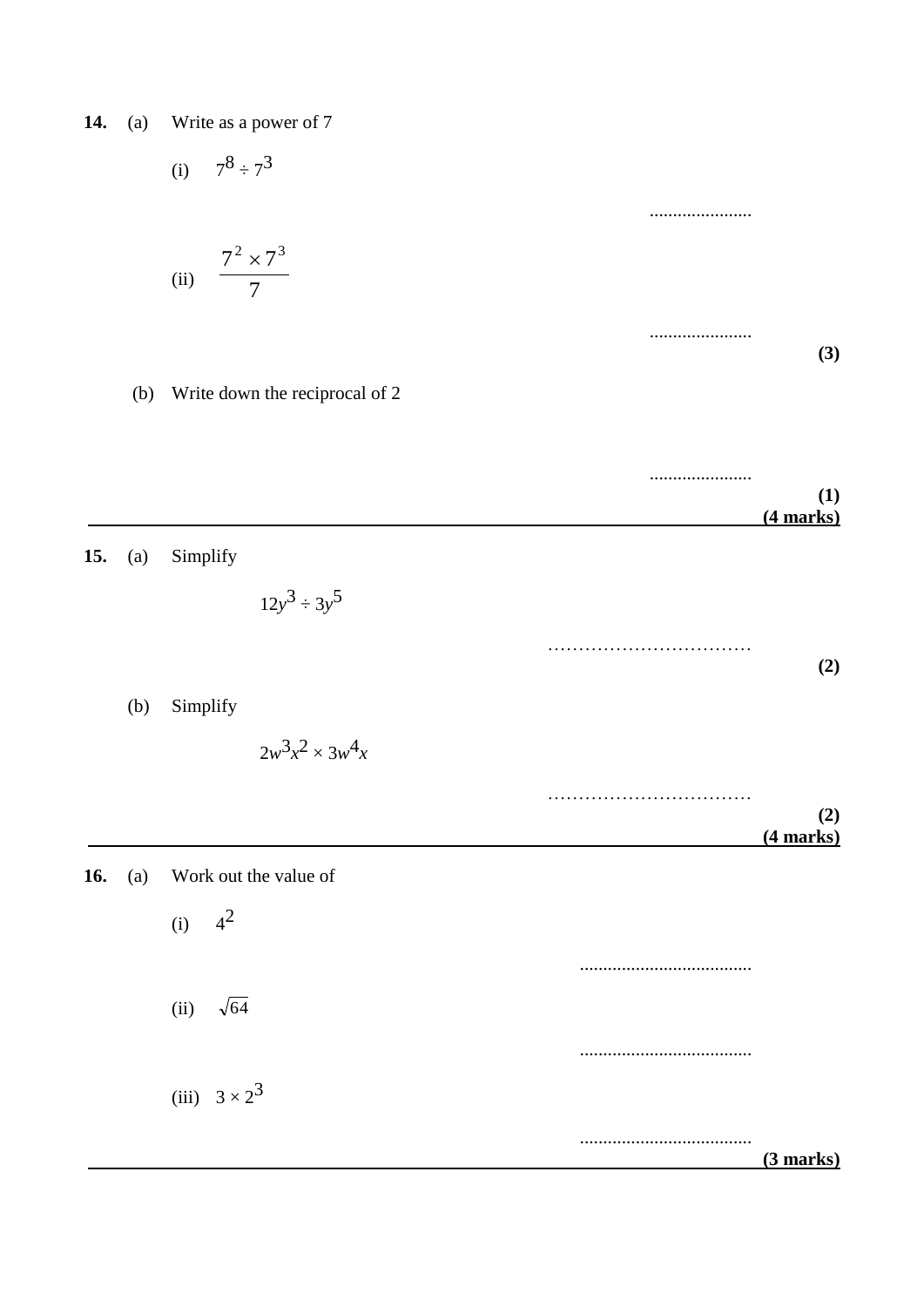**17.** Simplify

(i) 
$$
x^4 \times x^5
$$
  
\n(ii)  $\frac{p^8}{p^3}$   
\n(iii)  $3s^2t^3 \times 4s^4t^2$   
\n(iv)  $(q^3)^4$  (6 marks)

**18.** Simplify fully

(i) 
$$
(p^3)^3
$$

$$
e^{(ii)} \quad \frac{3q^4 \times 2q^5}{q^3}
$$

.................................

.................................  **(4 marks)**

**19.** Work out  $(i)$  $4^{0}$ .................................  $(ii)$   $4^{-2}$ .................................  $(iii)$  16<sup>2</sup> .................................  **(4 marks)** 3 16